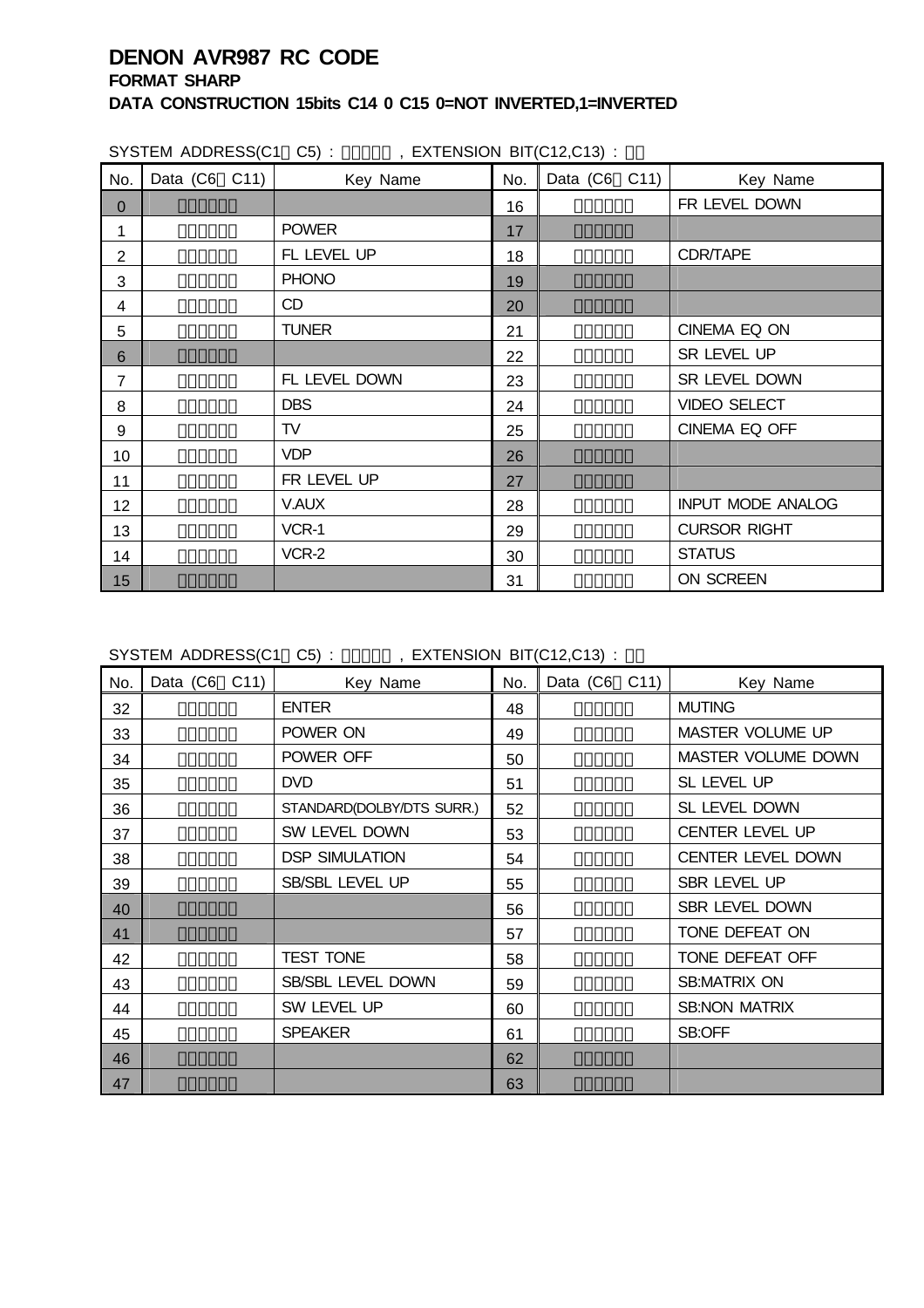|                | 3131EM ADDNESSICT CSI. | , LATENSIUN DIT (UTZ,UTS). |     |               |                   |
|----------------|------------------------|----------------------------|-----|---------------|-------------------|
| No.            | Data (C6 C11)          | Key Name                   | No. | Data (C6 C11) | Key Name          |
| $\Omega$       |                        | ALL BASS DOWN              | 16  |               | ZONE2 CD          |
| 1              |                        |                            | 17  |               | ZONE2 TUNER       |
| 2              |                        | <b>SURROUND BACK</b>       | 18  |               | ZONE2 VDP         |
| 3              |                        | MASTER VOL. PRESET1(0dB)   | 19  |               | ZONE2 V.AUX       |
| $\overline{4}$ |                        |                            | 20  |               | ZONE2 VCR-1       |
| 5              |                        | MASTER VOL. PRESET2(-20dB) | 21  |               |                   |
| 6              |                        | MASTER VOL. PRESET3(-40dB) | 22  |               | MULTI PRESET UP   |
| 7              |                        | ZONE2 VOL. PRESET1(0dB)    | 23  |               | MULTI PRESET DOWN |
| 8              |                        | ZONE2 VOL. PRESET2(-20dB)  | 24  |               |                   |
| 9              |                        | ZONE2 VOL. PRESET3(-40dB)  | 25  |               | ZONE2 VCR-2       |
| 10             |                        | ZONE2 DBS                  | 26  |               |                   |
| 11             |                        |                            | 27  |               | ZONE2 TV          |
| 12             |                        |                            | 28  |               | ZONE2 CDR/TAPE    |
| 13             |                        | ZONE2 VOLUME UP            | 29  |               | <b>STEREO</b>     |
| 14             |                        | ZONE2 VOLUME DOWN          | 30  |               | <b>DIRECT</b>     |
| 15             |                        | ZONE2 PHONO                | 31  |               |                   |

SYSTEM ADDRESS(C1 C5) : 0011 EXTENSION BIT (C12,C13) :

SYSTEM ADDRESS(C1 C5) : 001110 , EXTENSION BIT (C12,C13) :

| No. | Data (C6 C11) | Key Name                  | No. | Data (C6 C11) | Key Name          |
|-----|---------------|---------------------------|-----|---------------|-------------------|
| 32  |               | <b>SYSTEM SETUP</b>       | 48  |               | CH VOLUME UP      |
| 33  |               | <b>SURROUND PARAMETER</b> | 49  |               | CH VOLUME DOWN    |
| 34  |               |                           | 50  |               |                   |
| 35  |               | <b>CURSOR UP</b>          | 51  |               |                   |
| 36  |               | <b>CURSOR DOWN</b>        | 52  |               |                   |
| 37  |               |                           | 53  |               | INPUT MODE EXT.IN |
| 38  |               |                           | 54  |               | <b>INPUT MODE</b> |
| 39  |               |                           | 55  |               | ALL TREBLE UP     |
| 40  |               | <b>7CH STEREO</b>         | 56  |               | ALL TREBLE DOWN   |
| 41  |               |                           | 57  |               | TUNER SHIFT A     |
| 42  |               |                           | 58  |               | TUNER SHIFT B     |
| 43  |               | SHIFT F                   | 59  |               | TUNER SHIFT C     |
| 44  |               | <b>AUDIO FUNCTION</b>     | 60  |               | TUNER SHIFT D     |
| 45  |               | <b>VIDEO FUNCTION</b>     | 61  |               | TUNER SHIFT E     |
| 46  |               | SHIFT G                   | 62  |               | ZONE2 DVD         |
| 47  |               | CH SELECT                 | 63  |               | ALL BASS UP       |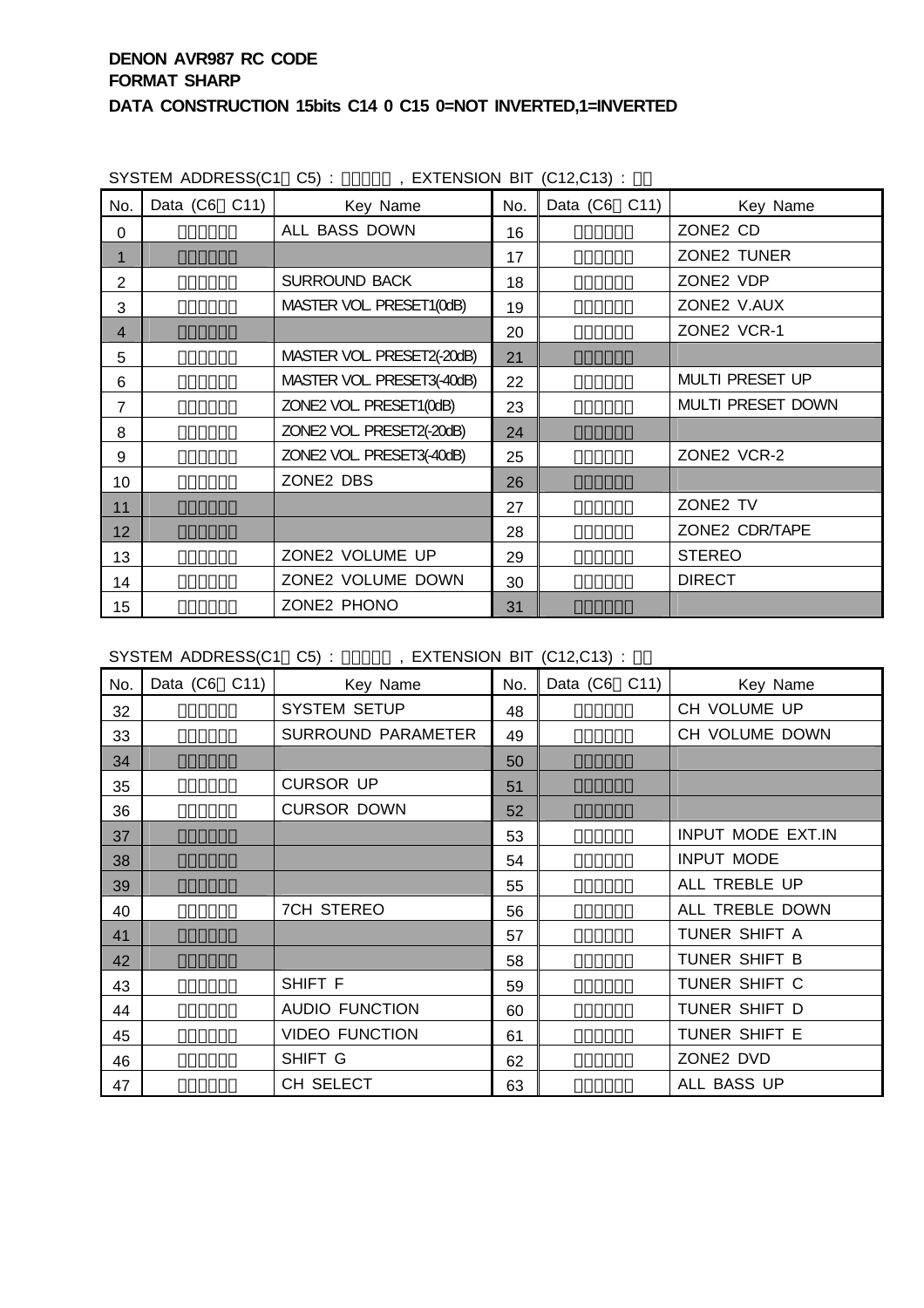| No. | $\sum_{i=1}^{n}$<br>Data (C6 C11) | Key Name | No. | Data $(C6 \ C11)$ | Key Name           |
|-----|-----------------------------------|----------|-----|-------------------|--------------------|
| 32  |                                   |          | 48  |                   |                    |
| 33  |                                   |          | 49  |                   |                    |
| 34  |                                   |          | 50  |                   |                    |
| 35  |                                   |          | 51  |                   |                    |
| 36  |                                   |          | 52  |                   |                    |
| 37  |                                   |          | 53  |                   |                    |
| 38  |                                   |          | 54  |                   |                    |
| 39  |                                   |          | 55  |                   |                    |
| 40  |                                   |          | 56  |                   |                    |
| 41  |                                   |          | 57  |                   |                    |
| 42  |                                   |          | 58  |                   |                    |
| 43  |                                   |          | 59  |                   |                    |
| 44  |                                   |          | 60  |                   |                    |
| 45  |                                   |          | 61  |                   |                    |
| 46  |                                   |          | 62  |                   |                    |
| 47  |                                   |          | 63  |                   | <b>CURSOR LEFT</b> |

SYSTEM ADDRESS(C1 C5) :  $\qquad$ , EXTENSION BIT (C12,C13) :

SYSTEM ADDRESS(C1 C5) :  $\qquad$ , EXTENSION BIT (C12,C13) :

| No.            | Data (C6 C11) | Key Name            | No. | Data (C6 C11) | Key Name                |
|----------------|---------------|---------------------|-----|---------------|-------------------------|
| 0              |               |                     | 16  |               |                         |
| 1              |               | TUNER PRESET 1      | 17  |               |                         |
| $\overline{2}$ |               | TUNER PRESET 2      | 18  |               | <b>SEARCH</b>           |
| 3              |               | TUNER PRESET 3      | 19  |               |                         |
| 4              |               | TUNER PRESET 4      | 20  |               | <b>PTY</b>              |
| 5              |               | TUNER PRESET 5      | 21  |               | TUNER PRESET DOWN       |
| 6              |               | TUNER PRESET 6      | 22  |               | TUNER PRESET UP         |
| 7              |               | TUNER PRESET 7      | 23  |               | <b>TUNER BAND</b>       |
| 8              |               | TUNER PRESET 8      | 24  |               | TUNING MODE(AUTOMANUAL) |
| 9              |               |                     | 25  |               | TUNER TUNING UP         |
| 10             |               |                     | 26  |               | TUNER TUNING DOWN       |
| 11             |               |                     | 27  |               |                         |
| 12             |               | <b>TUNER MEMORY</b> | 28  |               |                         |
| 13             |               | TUNER SHIFT         | 29  |               |                         |
| 14             |               | <b>RT</b>           | 30  |               |                         |
| 15             |               |                     | 31  |               | <b>DIMMER</b>           |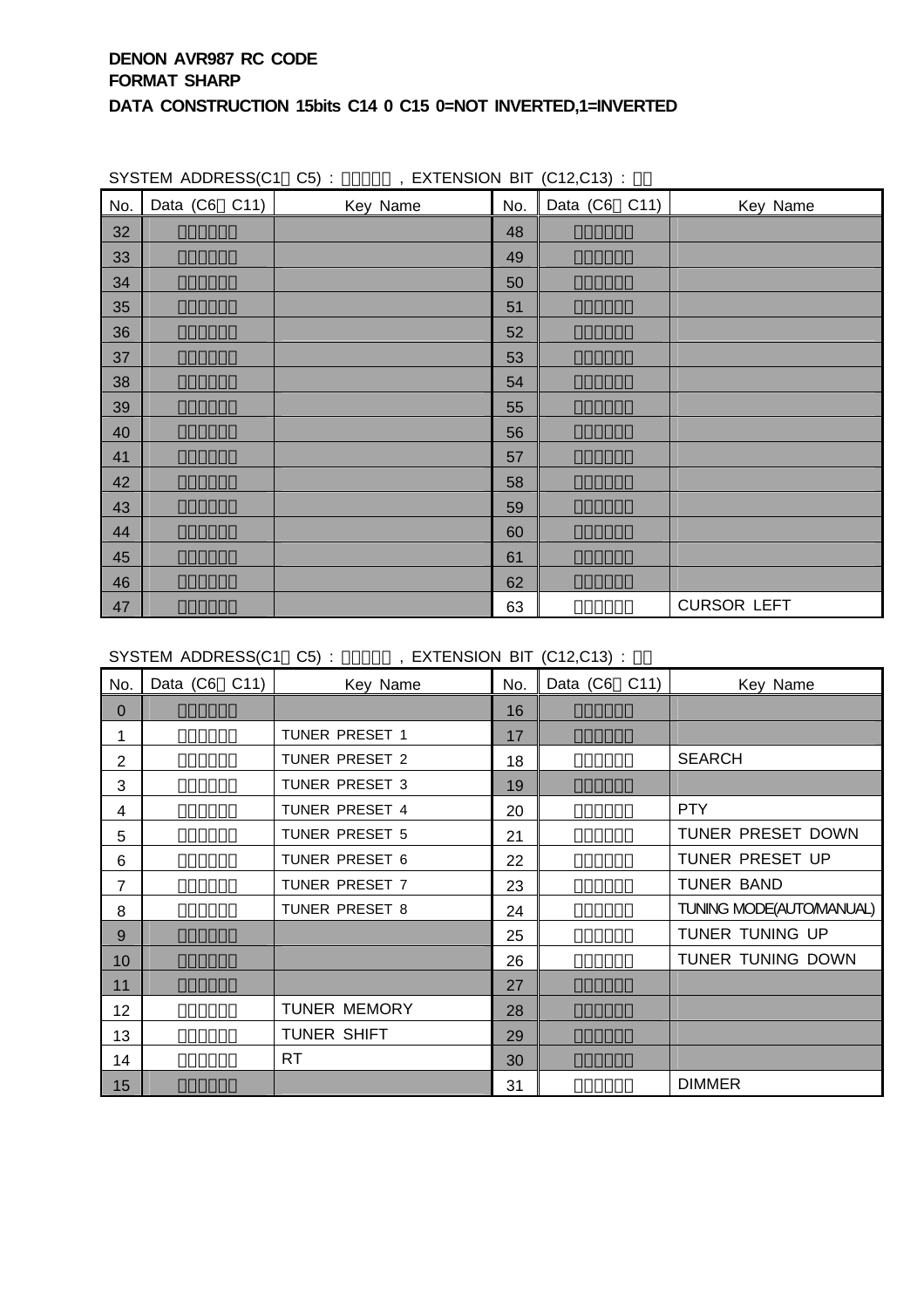| No.              | Data $(C6 \quad C11)$ | $\frac{1}{2}$ , $\frac{1}{2}$ , $\frac{1}{2}$ , $\frac{1}{2}$ , $\frac{1}{2}$ , $\frac{1}{2}$ , $\frac{1}{2}$ , $\frac{1}{2}$ , $\frac{1}{2}$ , $\frac{1}{2}$ , $\frac{1}{2}$<br>Key Name |    | No. Data (C6 C11) | Key Name     |
|------------------|-----------------------|-------------------------------------------------------------------------------------------------------------------------------------------------------------------------------------------|----|-------------------|--------------|
| $\pmb{0}$        |                       |                                                                                                                                                                                           | 16 |                   |              |
| $\mathbf{1}$     |                       |                                                                                                                                                                                           | 17 |                   |              |
| $\overline{2}$   |                       |                                                                                                                                                                                           | 18 |                   |              |
| $\sqrt{3}$       |                       |                                                                                                                                                                                           | 19 |                   |              |
| $\overline{4}$   |                       |                                                                                                                                                                                           | 20 |                   |              |
| 5                |                       |                                                                                                                                                                                           | 21 |                   |              |
| $\,$ 6 $\,$      |                       |                                                                                                                                                                                           | 22 |                   |              |
| $\overline{7}$   |                       |                                                                                                                                                                                           | 23 |                   |              |
| $\bf 8$          |                       |                                                                                                                                                                                           | 24 |                   |              |
| $\boldsymbol{9}$ |                       |                                                                                                                                                                                           | 25 |                   |              |
| 10               |                       |                                                                                                                                                                                           | 26 |                   |              |
| 11               |                       |                                                                                                                                                                                           | 27 |                   |              |
| 12               |                       |                                                                                                                                                                                           | 28 |                   |              |
| 13               |                       |                                                                                                                                                                                           | 29 |                   | ZONE2 ON/OFF |
| 14               |                       |                                                                                                                                                                                           | 30 |                   |              |
| 15               |                       |                                                                                                                                                                                           | 31 |                   |              |

SYSTEM ADDRESS (C1 C5) : 01000 , EXTENSION BIT (C12,C13) :

SYSTEM ADDRESS (C1 C5) : 01000 , EXTENSION BIT (C12,C13) :

| No. | Data (C6 C11) | Key Name    | No. | Data (C6 C11) | Key Name        |
|-----|---------------|-------------|-----|---------------|-----------------|
| 32  |               |             | 48  |               |                 |
| 33  |               |             | 49  |               |                 |
| 34  |               |             | 50  |               |                 |
| 35  |               |             | 51  |               |                 |
| 36  |               |             | 52  |               |                 |
| 37  |               |             | 53  |               |                 |
| 38  |               |             | 54  |               |                 |
| 39  |               |             | 55  |               |                 |
| 40  |               |             | 56  |               |                 |
| 41  |               |             | 57  |               | MAIN ZONE ON    |
| 42  |               | PURE DIRECT | 58  |               | MAIN ZONE OFF   |
| 43  |               |             | 59  |               | MULTI ZONE2 ON  |
| 44  |               |             | 60  |               | MULTI ZONE2 OFF |
| 45  |               |             | 61  |               |                 |
| 46  |               |             | 62  |               |                 |
| 47  |               |             | 63  |               |                 |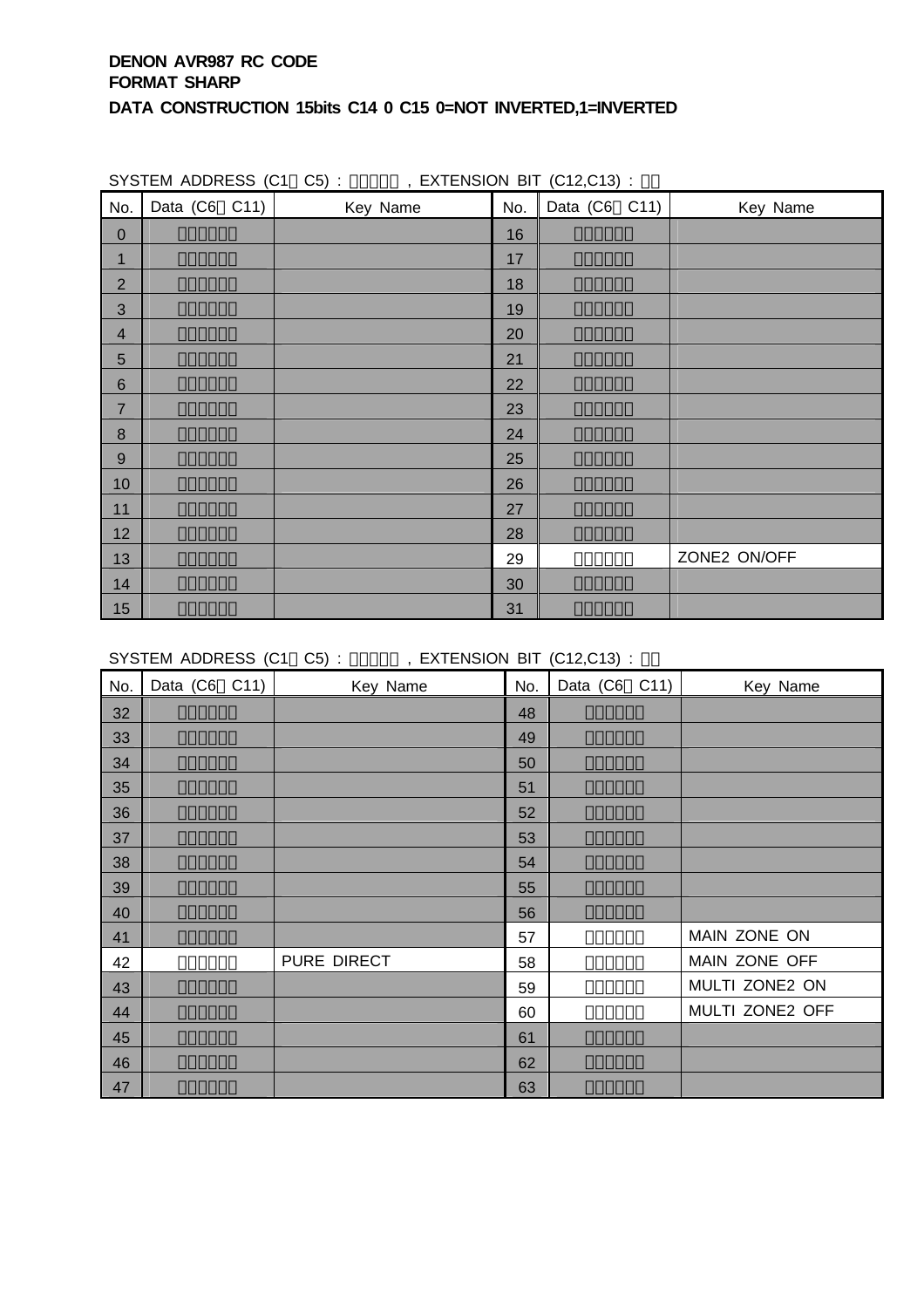| SYSTEM ADDRESS (C1 C5): , EXTENSION BIT (C12,C13): |                       |                        |     |                       |                  |  |  |  |  |  |  |  |
|----------------------------------------------------|-----------------------|------------------------|-----|-----------------------|------------------|--|--|--|--|--|--|--|
| No.                                                | Data $(C6 \quad C11)$ | Key Name               | No. | Data $(C6 \quad C11)$ | Key Name         |  |  |  |  |  |  |  |
| $\mathbf{0}$                                       |                       |                        | 16  |                       | DOLBY PLII MUSIC |  |  |  |  |  |  |  |
| 1                                                  |                       | <b>WIDE SCREEN</b>     | 17  |                       | DOLBY PL         |  |  |  |  |  |  |  |
| $\overline{2}$                                     |                       | <b>SUPER STADIUM</b>   | 18  |                       |                  |  |  |  |  |  |  |  |
| 3                                                  |                       | ROCK ARENA             | 19  |                       | DTS ES MATRIX    |  |  |  |  |  |  |  |
| 4                                                  |                       | <b>JAZZ CLUB</b>       | 20  |                       | DOLBY DIGITAL EX |  |  |  |  |  |  |  |
| 5                                                  |                       | <b>CLASSIC CONCERT</b> | 21  |                       | CINEMA MODE      |  |  |  |  |  |  |  |
| 6                                                  |                       | MONO MOVIE             | 22  |                       | MUSIC MODE       |  |  |  |  |  |  |  |
| $\overline{7}$                                     |                       | <b>MATRIX</b>          | 23  |                       | <b>GAME MODE</b> |  |  |  |  |  |  |  |
| 8                                                  |                       | VIDEO GAME             | 24  |                       | NIGHT MODE       |  |  |  |  |  |  |  |
| 9                                                  |                       | <b>VIRTUAL</b>         | 25  |                       |                  |  |  |  |  |  |  |  |
| 10                                                 |                       |                        | 26  |                       |                  |  |  |  |  |  |  |  |
| 11                                                 |                       |                        | 27  |                       |                  |  |  |  |  |  |  |  |
| 12                                                 |                       |                        | 28  |                       |                  |  |  |  |  |  |  |  |
| 13                                                 |                       | DTS NEO:6 CINEMA       | 29  |                       | ROOM EQ          |  |  |  |  |  |  |  |
| 14                                                 |                       | DTS NEO:6 MUSIC        | 30  |                       |                  |  |  |  |  |  |  |  |
| 15                                                 |                       | DOLBY PLII CINEMA      | 31  |                       |                  |  |  |  |  |  |  |  |

SYSTEM ADDRESS (C1 C5) : 0010 , EXTENSION BIT (C12,C13) :

| No. | Data (C6 C11) | Key Name | No. | Data $(C6 \quad C11)$ | Key Name          |
|-----|---------------|----------|-----|-----------------------|-------------------|
| 32  |               |          | 48  |                       |                   |
| 33  |               |          | 49  |                       |                   |
| 34  |               |          | 50  |                       |                   |
| 35  |               |          | 51  |                       | INPUT MODE AUTO   |
| 36  |               |          | 52  |                       | INPUT MODE PCM    |
| 37  |               |          | 53  |                       | INPUT MODE DTS    |
| 38  |               |          | 54  |                       |                   |
| 39  |               |          | 55  |                       | INPUT MODE EXT.IN |
| 40  |               |          | 56  |                       |                   |
| 41  |               |          | 57  |                       |                   |
| 42  |               |          | 58  |                       |                   |
| 43  |               |          | 59  |                       |                   |
| 44  |               |          | 60  |                       |                   |
| 45  |               |          | 61  |                       |                   |
| 46  |               |          | 62  |                       |                   |
| 47  |               |          | 63  |                       |                   |